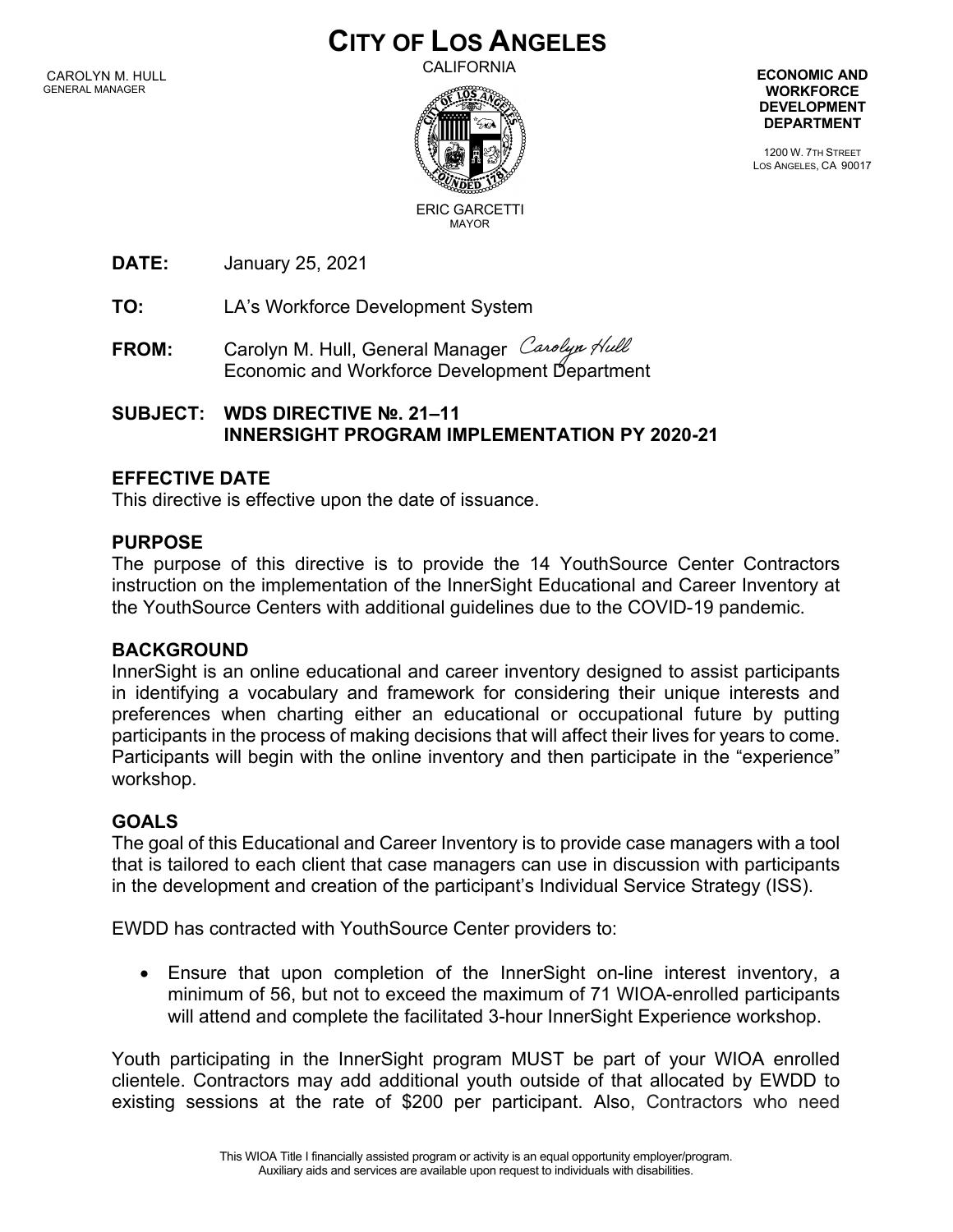additional sessions may acquire them from InnerSight for \$800 per session. These arrangements can be made directly with an InnerSight representative.

#### **YOUTHSOURCE CENTER PARTICIPATION**

Contractors shall:

- 1. Identify a site manager who will be responsible for tracking participation and enrollment using the InnerSight Management System (IMS)
- 2. Adhere to the guidelines outlined in this Directive.
- 3. Work with the assigned EWDD InnerSight coordinator should any technical assistance issues or concerns arise.

Youth participants *must* complete the online self-inventory during the enrollment process. Additionally, all contractor staff working with youth participants MUST (1) Complete the online inventory and participate in a workshop and (2) attend the "Facilitating the Journey" training. *All sessions/training will be coordinated through EWDD; the dates and times of the sessions will be shared with each contractor site manager.*

Due to the COVID-19 pandemic, EWDD has implemented the following guidelines:

- InnerSight will provide in-person workshops and virtual workshops.
- A contractor staff member must be personally present for the entire InnerSight inperson session to assure compliance with COVID-19 requirements.
- In-person sessions may not have more than 10 total participants, including Guides and contractor staff-member. Typically, this will allow for enrollment of 7 youth based on COVID-19 requirements. All enrollments must be new while under COVID-19 limits and requirements. Please remember that when a youth *participant is enrolled in a session at the session closing date, it counts toward* your allotted units.
- For in-person sessions, the contractor must meet the following COVID-19
- Guidelines:
	- o Each youth is seated a minimum of 6 feet apart for Social Distancing purposes.
	- Everyone participating in the session, clients, Guides, and contractor staff must wear a mask during the entire 3-hour session.
	- The room used for the session must be sanitized prior to the scheduled session.
	- An alcohol-based hand sanitizer should be made available containing at least 60% alcohol for clients to clean hands frequently.
	- Anyone who tested positive for COVID-19 or is experiencing COVID-19 symptoms 14 days or less prior to the session will not be allowed to participate in the session.
	- InnerSight Guides will follow all local protocols for delivering services in person as required by local and state health requirements, including sanitization, masking, and social distancing.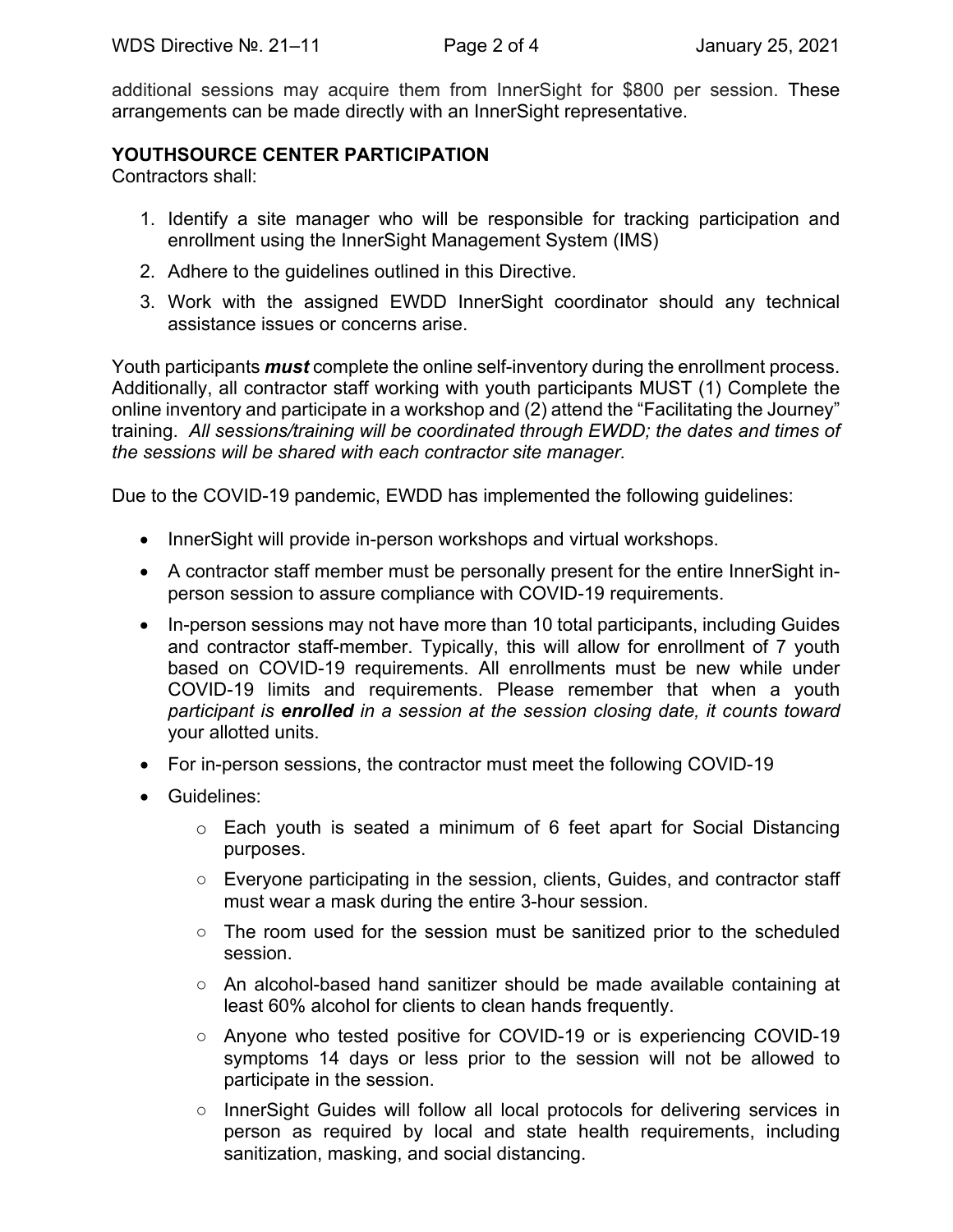○ InnerSight Guides, at their discretion, may refuse to serve a participant or hold a session in any facility that does not meet the requirements as outlined above.

#### **InnerSight virtual sessions requirements are as follows:**

- Virtual session enrollment must include a minimum of 10 new participants and may not exceed a maximum of 15.
- InnerSight Management System (IMS) Coordinator role in Virtual Experience:
	- IMS Coordinator contacts InnerSight representatives to schedule the virtual session.
	- Session cutoff dates will be set to 12 business days prior to the session to allow material distribution time.
	- IMS Coordinator creates the virtual session on Zoom in cooperation with the InnerSight Guide.
	- $\circ$  IMS Coordinator will communicate the Zoom access information to the participants. IMS Coordinator will work with case managers to select motivated clients to participate in Zoom sessions and enroll participants in the session using IMS.
	- IMS Coordinator must make sure clients know how to use the Zoom platform prior to the session. All clients should receive a Zoom user guide and complete a Zoom meeting prior to the session.
	- $\circ$  IMS Coordinator must inform participants the session will be about 3 hours prior to the Experience, and their devices must be sufficiently charged or plugged in to permit participation.
	- IMS Coordinator will receive and distribute materials to participants prior to the Experience. Materials shipped include a sealed InSight Guide booklet, a yellow Basic Career Life Questions sheet, and an InnerSight pen. Each contractor is responsible for including a highlighter for each participant.
	- IMS Coordinator must make sure all participants have their materials. If a participant is re-enrolled due to missing a prior session, then the IMS coordinator will ensure that the participant has all the necessary materials. A lost booklet can be replaced for a \$25.00 charge to the contractor and MUST be requested by the session cut-off date.
	- IMS coordinator instructs participants **not** to open their sealed booklets until asked to do so in the InnerSight Session.
	- On the session delivery date, InnerSight Guide will launch the Zoom session, IMS Coordinator will be session co-host, and participate (site monitor) for the entire duration of the session.
	- IMS Coordinator will document clients' participation in Zoom sessions. Coordinator will capture screenshots of clients attending at the beginning and end of the session and a participant list from Zoom to document participation. The documentation will be emailed to InnerSight Production Manager Teresa Pazur and EWDD Program Analyst Kenyatta Weaver.